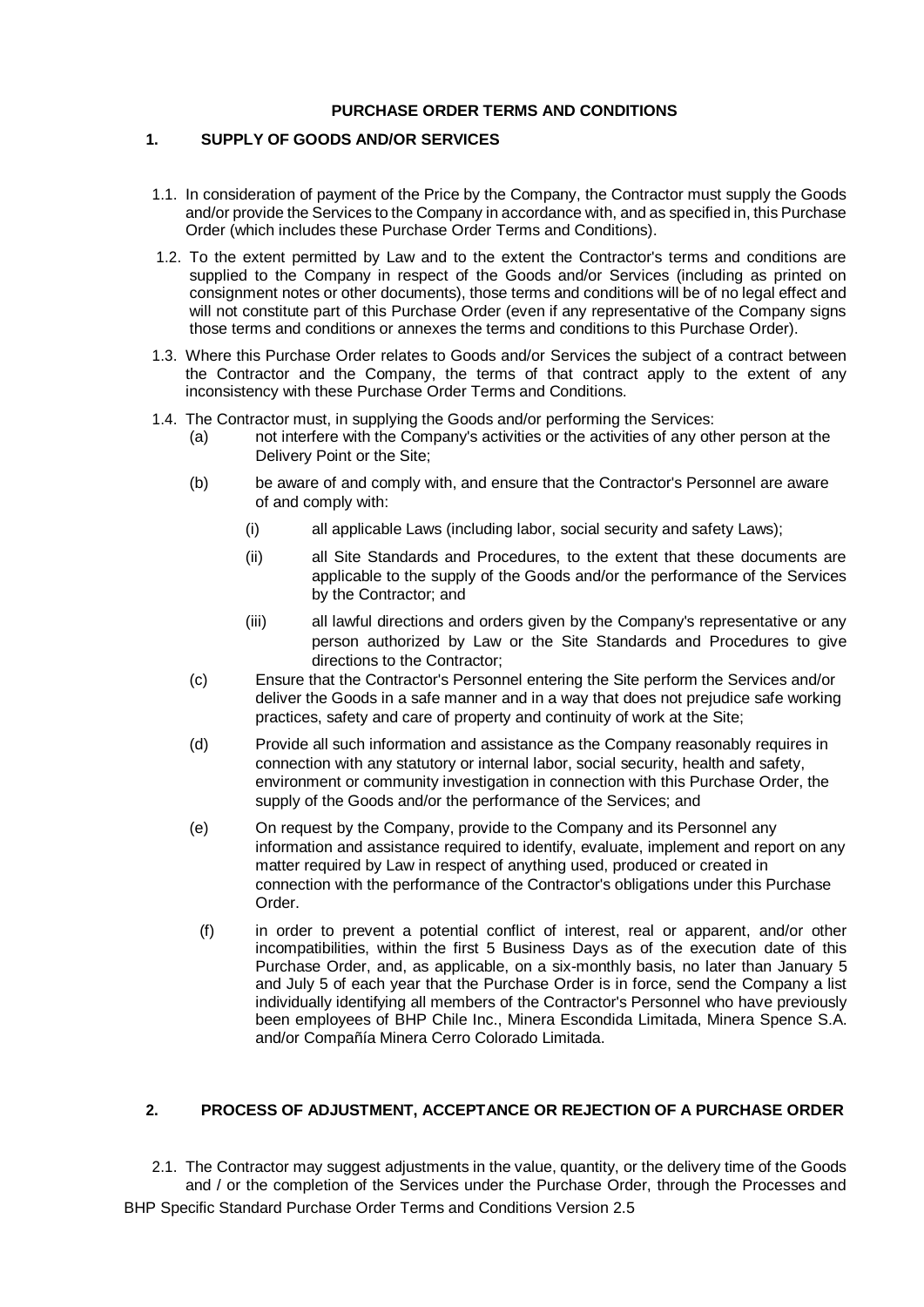prior to acceptance by the Contractor of the Purchase Order in accordance with clause 2.2.

- 2.2. Acceptance of this Purchase Order by the Contractor must be made within 24 hours from the date of sending the Purchase Order by the Company to the Contractor and in accordance with the following processes, as applicable (the " Processes "):
	- (a) for Contractors who use the E-Marketplace Platform, through said platform;
	- (b) for Contractors who do not use the E-Marketplace Platform, by sending an email to the contact person of the Company specified in the commercial contact of the Purchase Order.
- 2.3. in the event that the Contractor does not accept the Purchase Order in accordance with the previous paragraph, the Company may:
	- (a) (a) send an additional request (s) to the Contractor to verify whether or not the latter will accept this Purchase Order.
	- (b) void this Purchase Order through the Processes.
- 2.4. The Company will not be responsible for any loss, cost or expense incurred by the Contractor prior to the acceptance of the Purchase Order in accordance with clause 2.2
- 2.5. The Contractor may expressly reject this Purchase Order in accordance with the Processes.

# **3. DELIVERY**

- 3.1. The Contractor must deliver the Goods to the Delivery Point by the Delivery Date.
- 3.2. The Contractor must ensure that the Goods are suitably packed to avoid damage in transit or in storage and in such a way to comply with any applicable Laws and delivery conditions.

## **4. TIME FOR PERFORMANCE OF THE SERVICES**

4.1. The Contractor must perform the Services by the date specified in the Purchase Order.

## **5. TITLE AND RISK**

- 5.1. The Company will have title to the Goods when the Company pays for those Goods or when such Goods are delivered at the Delivery Point, whatever happens first.
- 5.2. The Company will bear risk in the Goods when the Company takes delivery of those Goods at the Delivery Point.

## **6. PRICE**

- 6.1. The Company must pay the Contractor the Price for the Goods and/or Services at the time set out in this Purchase Order (subject to the requirements of clause 7 having been satisfied) and in accordance with the specific conditions of the invoice and payment Process
- 6.2. The Price is not subject to any type of readjustment, it can only be modified in the cases expressly established in this Purchase Order, and includes
	- (a) all charges for packaging, packing, insurance and delivery of the Goods in accordance with this Purchase Order;
	- (b) the cost of any miscellaneous services of a kind which are commonly provided with the Goods and any miscellaneous items of a kind which are commonly used or supplied in the performance of (and in conjunction with) the Services;
	- (c) the Contractor's compliance with its obligations under this Purchase Order; and
	- (d) all Taxes.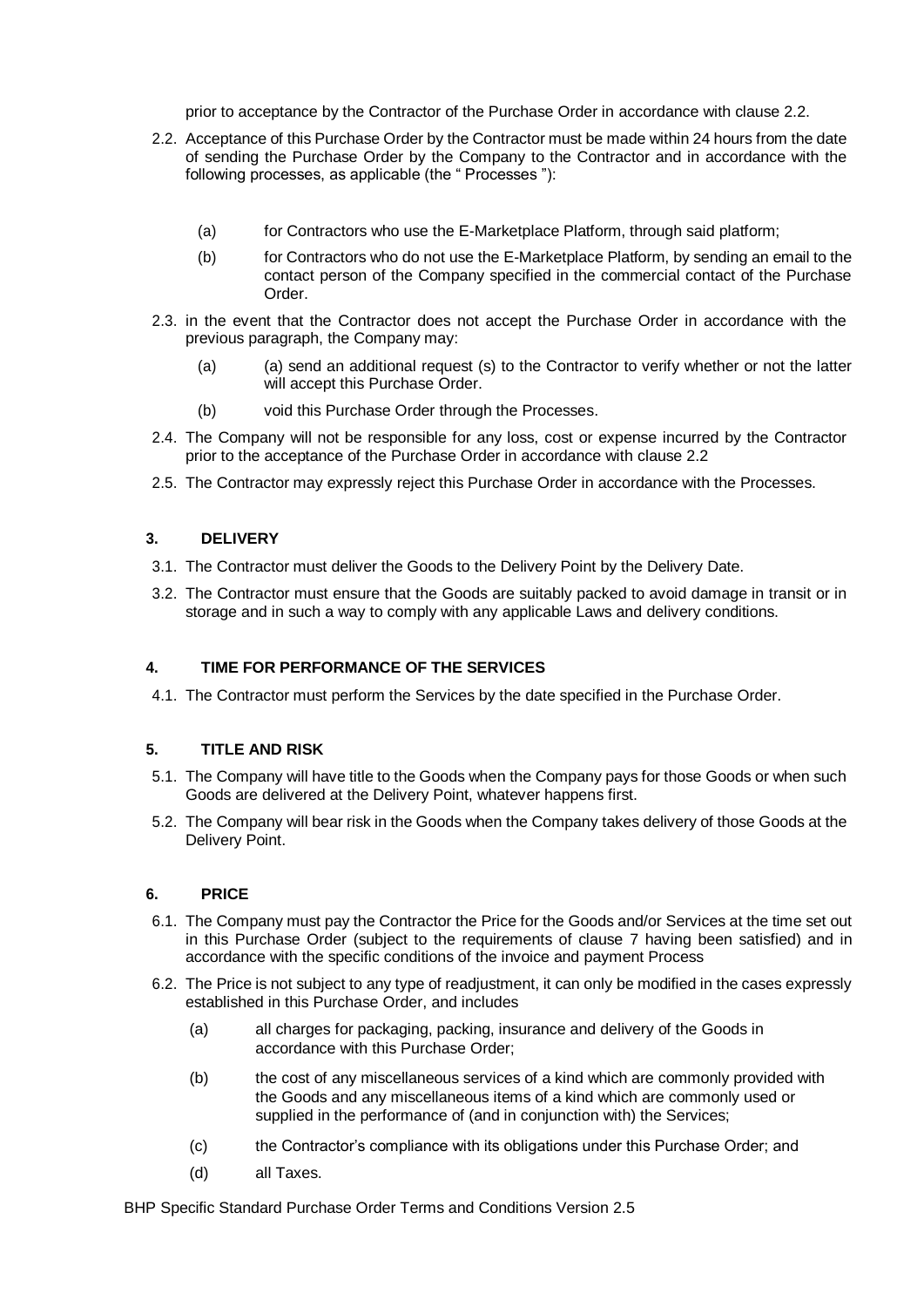# **7. INVOICING AND PAYMENT**

- 7.1. On delivery of the Goods and/or completion of the Services, the Contractor must provide to the Company:
	- (a) a Contractor Reference Document;
	- (b) if the Company directs, an Invoice which meets all the requirements of a valid invoice for Consumption Tax purposes in the Jurisdiction, which must include the information set out in clause 7.3.
- 7.2. The Contractor must provide the Contractor Reference Document or Invoice using an electronic invoicing system if directed to by the Company
- 7.3. Any Contractor Reference Document or Invoice must include the following details:
	- (a) a reference to this Purchase Order and the corresponding contract (if any), including the line item numbers in this Purchase Order and the contract number. The purchase order number must be entered in the field established by the SII, in the document called "Formato Documentos Tributarios Electrónicos 2006-07-20 Versión 1.0", which is reference No. 801, as well as identifying the item number in the detail of the tax products or services. according to what is established in the same SII document, where the identification is defined by the QBLI code
	- (b) a detailed description of the delivered Goods and/or performed Services, including the date of delivery and/or period of Services and the relevant quantity of the Goods and/or Services;
	- (c) an individual reference number for the Company to quote with remittance of payment;
	- (d) the Price corresponding to the Goods and / or Services, detailed in such a way that it reflects the same components of the Price specified in this Purchase Order, including the amount of any applicable Consumption Tax.
	- (e) Company name, Site and Company contact name.
	- (f) in case the Contractor provides Services, a reference to the respective service entry sheet (HES) number. The Contractor may issue only one invoice for each service entry sheet. The HES number must be included in the HES field of the references. In the case of service invoices, the contractor must indicate the folio of the dispatch guide in field 52 of the references. For invoices that do not correspond to consignment contracts or bulk deliveries, the contractor must issue an invoice per bill of lading, always ensuring that the bill of lading has been received and entered by BHP.
- 7.4. In circumstances where there is an adjustment event under the relevant tax law, the Contractor must promptly create an adjustment note for any overpayment or underpayment of Consumption Tax and, where applicable, the Contractor must apply to the relevant Authority for a refund of any overpayment by the Contractor for Consumption Tax. The Contractor must refund to the Company any such overpayment except that the Contractor need not refund to the Company any amount for Consumption Tax paid to the Authority unless the Contractor has received a refund or credit for that amount.
- 7.5. If the Company requests, the Contractor must provide the Company with all relevant records to calculate and verify the amount set out in any Contractor Reference Document or any Invoice.
- 7.6. The Company must pay all the Invoices that comply with clause 7.3, as a general rule, within a period of 30 days from the date the respective Invoice was actually received or that the Company verifies that the Goods have been received and / or the Services have been executed, whichever occurs thereafter (in any other case), except in cases where the Company: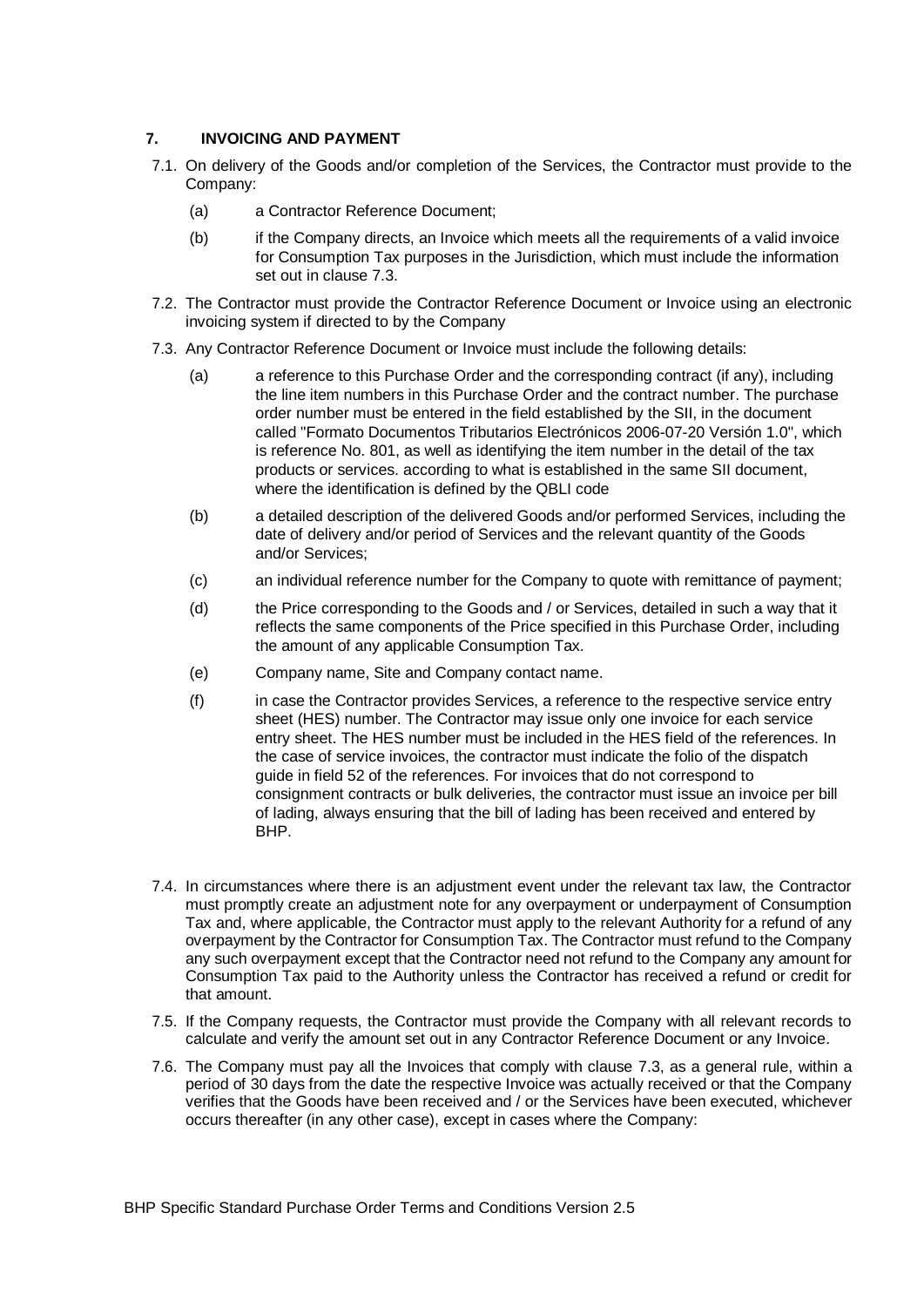- (a) is required by Law to pay within a shorter time frame, in which case the Company must pay within that time frame;
- (b) exercises any right to retain, withhold, reduce or set-off any amount due to the Contractor;
- (c) disputes the Contractor Reference Document or Invoice, in which case:
	- (i) to the extent permitted by Law, the Company may withhold payment of the disputed part of the Contractor Reference Document or Invoice pending resolution of the dispute; and
	- (ii) if the resolution of the dispute determines that the Company must pay an amount to the Contractor, the Company must pay that amount upon resolution of that dispute; or
- (d) is required by Law to withhold a portion of payment for services rendered by a foreign contractor.
- 7.7. The Company may reduce any payment due to the Contractor under this Purchase Order by any amount which the Contractor must pay the Company, including costs, charges, damages and expenses and any debts owed by the Contractor to the Company on any account whatsoever. This does not limit the Company's right to recover those amounts in other ways.
- 7.8. Where the Company reasonably believes in good faith that it is required by Law to withhold or deduct any Withholding Amount from any payment due to the Contractor under this Purchase Order:

(a) The Contractor authorizes the Company to withhold or deduct the Withholding Amount;

(b) The Contractor acknowledge and agree that when the Company pays the Withholding Amount to the relevant Authority, the Company is deemed to have paid an amount equal to the Withholding Amount to the Contractor as the case may be; and

(c) When the Company withholds or deducts that amount from any payment due to the Contractor, the Company must give the Contractor written notice of the payment of the Withholding Amount and if provided with a tax withholding receipt by the relevant Authority, and requested by the Contractor, shall provide a copy of that tax withholding receipt to the Contractor within a reasonable amount of time.

- 7.9. In the event that the currency of payment of the Purchase Order is not in Chilean pesos, the Contractor must issue an Invoice that uses as the conversion rate the value of the observed dollar published by the Central Bank of Chile on the day of issuance of the Invoice, which must be expressly indicated in the Invoice.
- 7.10. Considerations for electronic invoicing.
	- (a) The Company will have a period of eight (8) days from receipt of the invoice to file a claim against its content. Electronic communication will be considered a reliable means to make the claim, without prejudice to the Company's ability to send such claim by registered letter, if it deems it appropriate.
	- (b) The assignment of a credit contained in an electronic invoice must be made through electronic means and the Company informed, in accordance with the law, through an entry in the Electronic Public Registry of Credit Transfers administered by the SII.
	- (c) The same procedure mentioned above applies to credit notes.
	- (d) If an invoice does not meet the requirements requested by the Company, it cannot be processed and the Company will be authorized to object to it within the time limits indicated in this instrument.
- 7.11. Communications channels.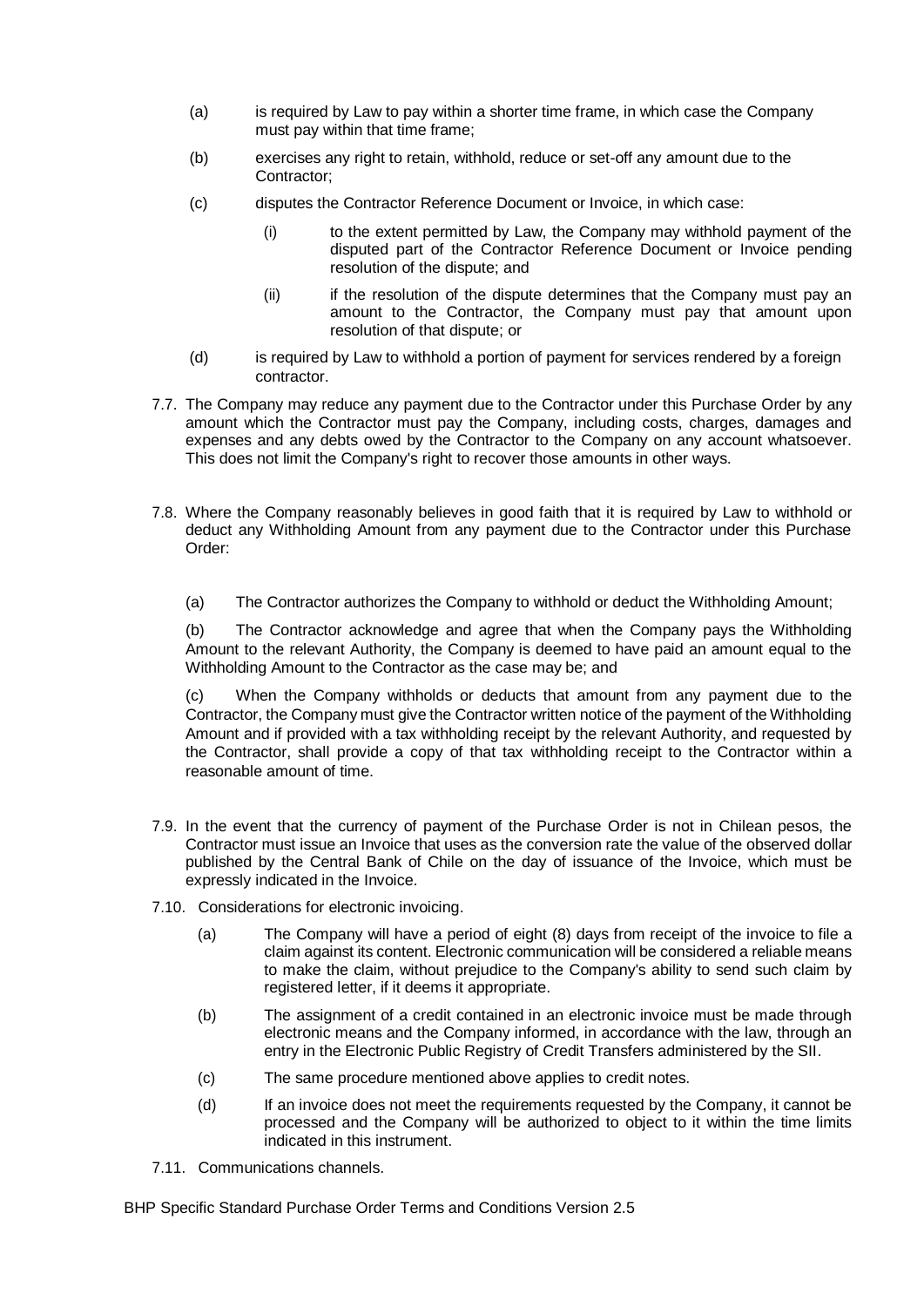- (a) To consult about payments and / or invoice monitoring, the regular channels that the Operator can use are the following:
	- (i) web: https://www.bhp.com/info/supplying-to-bhp/#/ or https://portalbhp.unilinkcorp.com/
	- (ii) If you cannot solve your question using the website, write to the commercial contact that appears in the purchase order

#### **8. CONDITIONS AS TO QUALITY OF THE GOODS AND THE SERVICES**

The Contractor must ensure that:

- 8.1. the Goods and Services supplied by the Contractor match the description of the Goods and Services in this Purchase Order;
- 8.2. if the Contractor gave the Company a sample of the Goods before the Company issued this Purchase Order, the Goods correspond with the sample;
- 8.3. if the Contractor provided the Company with a demonstration of the Services before the Company issued this Purchase Order, the Services correspond in nature and quality with the Services demonstrated;
- 8.4. if the Contractor showed the Company a result achieved by the Services before the Company issued this Purchase Order, the Services correspond in nature and quality with the services that achieved that result;
- 8.5. the Services are performed with the professional skill, care and diligence expected of a skilled and experienced professional contractor;
- 8.6. the Goods and Services are fit for the purposes set out in, or which an experienced professional contractor would reasonably infer from, this Purchase Order;
- 8.7. the Goods are new and of merchantable quality;
- 8.8. to the extent that the Services are design Services, the works being designed will be fit for their intended purpose as described in this Purchase Order;
- 8.9. any items which the Contractor uses or supplies in conjunction with the Services are of merchantable quality and comply with any standards specified in this Purchase Order and are fit for their usual purpose and any purpose described in this Purchase Order; and
- 8.10. the Company has the full benefit of any manufacturer's warranties that may be applicable to the Goods (and the Contractor must pursue any manufacturer's warranties on the Company's behalf if the Company so requests).

#### **9. CHANGE OF A PURCHASE ORDER**

9.1. The Contractor may request changes to this Purchase Order, by written notice to the BHP Billiton contact specified in this Purchase Order, in response to which the Company may issue a changed Purchase Order. If the Company is unable to accept the requested changes, the Company may cancel this Purchase Order.

#### **10. ENDING THIS PURCHASE ORDER**

- 10.1. The Company may cancel this Purchase Order for any reason upon written notice to the Contractor, and:
	- (a) subject to clause 8, the Company must pay for any part of the Goods delivered and/or Services performed prior to the cancellation;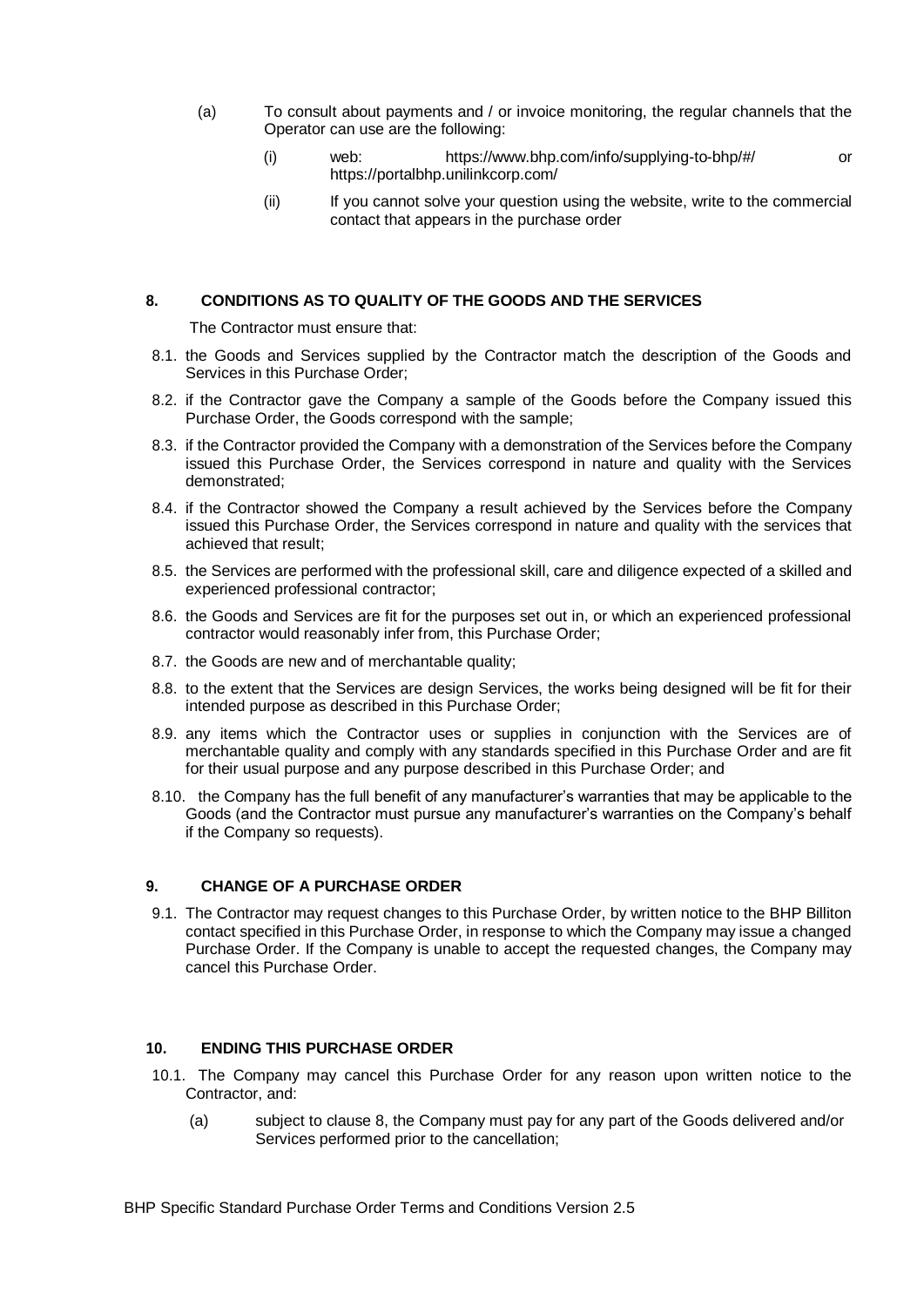- (b) if the Contractor has shipped any Goods before the cancellation but the Goods have not been delivered to the Delivery Point at the date of cancellation, the Company may either:
	- (i) subject to clause 8, accept those Goods when delivered, and pay the Price for them; or
	- (ii) return the Goods to the Contractor at the Company's expense;
- (c) if the Contractor has not shipped the Goods at the time of cancellation, on receiving the written notice of cancellation the Contractor must stop manufacture of the Goods in accordance with and to the extent specified in the notice, and do everything possible to mitigate any costs incurred in relation to the Goods; and
- (d) if clause  $10.1(b)(ii)$  or  $10.1(c)$  applies:
	- (i) to the extent that the Goods were manufactured or fabricated in accordance with any specification prepared by the Contractor for the Company, the Company must reimburse the Contractor in respect of any expenditure reasonably incurred by the Contractor prior to the date of the cancellation which is directly attributable to the placing of the Purchase Order and which the Contractor is not able to recoup in some other way; and
	- (ii) the Contractor is not entitled to the Price of those Goods and/or Services, or to any compensation for that cancellation other than as specified in this clause 10.1(a).
- 10.2. In addition, the Company may terminate this Purchase Order in advance immediately and without the need to send the aforementioned written notice, when the Contractor's breach is related to its security obligations established in this Purchase Order or in the contract, if any, or in any of its documents, with the breach of obligations related to anti-corruption and with obligations whose implicit breach or may imply the commission of a crime or breach of an obligation imposed by law.

## **11. CONFIDENTIAL INFORMATION**

- 11.1. The Contractor must not advertise or issue any information, publication, document or article (including photographs or film) for publication or media releases or other publicity relating to the Goods, Services, this Purchase Order or the Company's Confidential Information without the prior written approval of the Company.
- 11.2. The Contractor must not, and must ensure that the Contractor's Personnel do not, without the prior written approval of the Company:
	- (a) Use Confidential Information other than as necessary for the purposes of fulfilling the Contractor's obligations under this Purchase Order; or
	- (b) Disclose the Confidential Information, other than to the Contractor's Personnel who need the information to enable the Contractor to perform this Purchase Order, to the Contractor's legal advisors, accountants or auditors, or where disclosure is required by Law (including disclosure to any stock exchange).
- 11.3. The Contractor must, within 10 Business Days (or any other period agreed in writing by the parties) after a direction by the Company to do so, return or destroy all Confidential Information in the Contractor's possession, custody or control.
- 11.4. The rights and obligations under this clause 11 continue after the termination of this Purchase Order.

#### **12. PRIVACY**

12.1. Where the Contractor Processes Personal Information in connection with this Purchase Order, the Contractor will: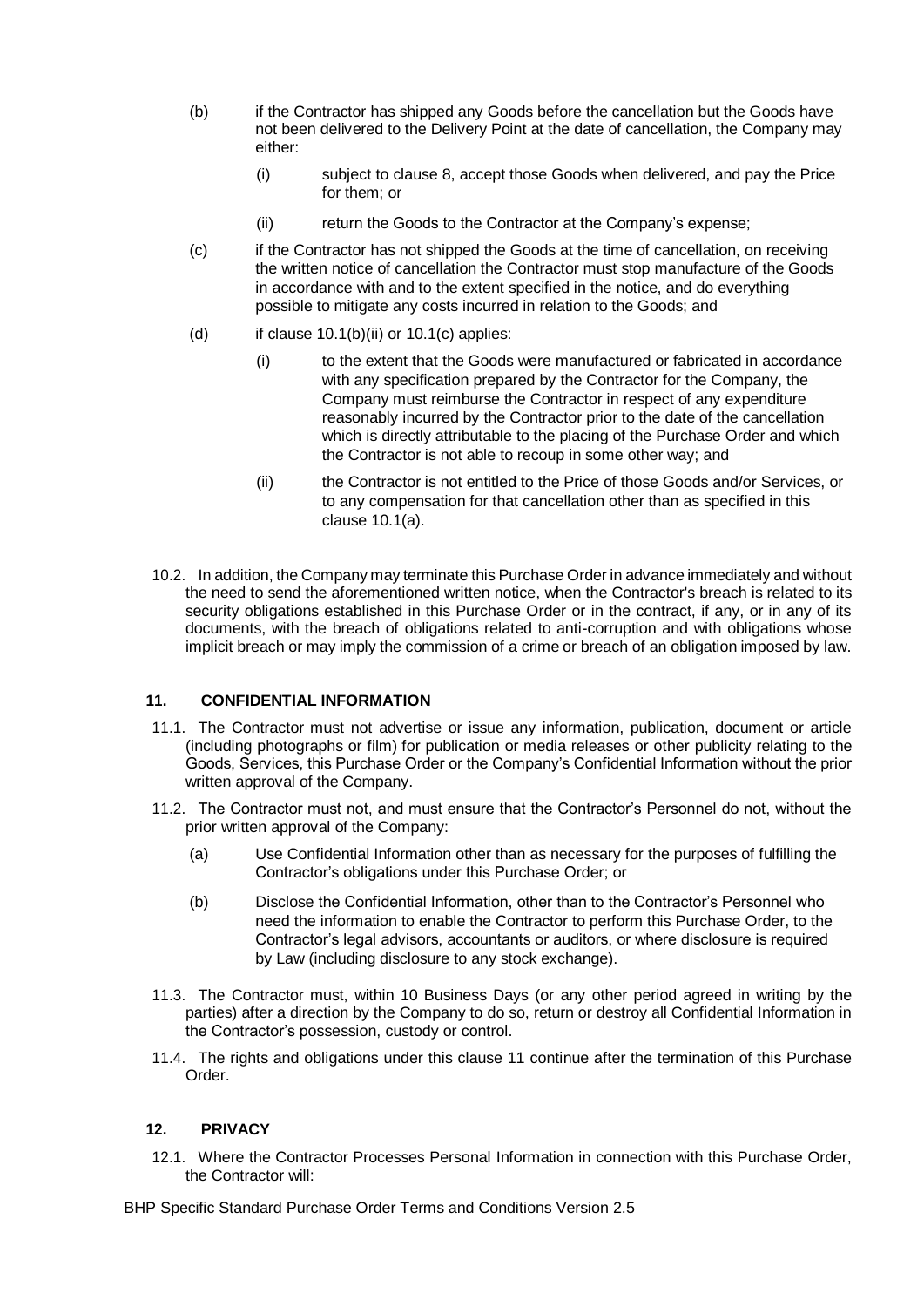- (a) comply with all applicable Data Privacy Laws; and
- (b) take all appropriate technical and organizational measures against unauthorized or unlawful Processing of Personal Information and against accidental loss, disclosure or destruction of, or damage to, Personal Information.

## **13. INTELLECTUAL PROPERTY**

- 13.1. Subject to the terms and conditions of this clause 13, a party's Background IP remains vested in that party.
- 13.2. The Contractor grants the Company a non-exclusive, perpetual, royalty-free, irrevocable, transferable licence (with the right to assign and sub-license) to use the Contractor's Background IP and Project IP.
- 13.3. The Company shall have no material or contractual or legal restrictions or limitations

(including the payment of fees) to use, modify or dispose the Contractor's Background IP and Project IP including the physical or electronic documents or materials where the Contractor's Background IP and Project IP is affixed.

13.4. The Company grants the Contractor a non-exclusive, royalty-free, revocable, non-

transferable licence to use the Company's Background IP to the extent required to perform the Contractor's obligations under this Purchase Order.

## **14. DEFECTS**

- 14.1. If, during the Defects Correction Period, the Company finds any Defect in the Goods and/or Services (other than a Defect caused by the negligence of the Company), the Company may:
	- (a) reject the Goods with the Defect and return them to the Contractor, in which case the Contractor must replace the Goods free of charge and reimburse the Company for any expenses incurred;
	- (b) reject the Services with the Defect, in which case the Contractor must re-perform the Services free of charge; or
	- (c) make good or engage another contractor to make good the Defect, in which case the Contractor must reimburse the Company for any expenses incurred.
- 14.2. If the Contractor does not replace the Goods pursuant to clause 14.1(a) or re-perform the Services pursuant to clause 14.1(b) and:
	- (a) the Company has already paid the Contractor for the Goods and/or Services with the Defect, the Contractor must repay the Company the Price for those Goods and/or Services; or
	- (b) the Company has not already paid the Contractor for the Goods and/or Services with the Defect, the Company is not liable to pay the Contractor for those Goods and/or Services.
- 14.3. The acceptance of any Goods and/or Services with a Defect by the Company will not bind the Company to accept any other Goods and/or Services with a Defect and does not affect any of the Company's other rights under this Purchase Order or at Law.
- 14.4. Where the Contractor has made good any Defect under this clause, those Goods and/or Services will be subject to the same Defects Correction Period as the original Goods and/or Services, from the date the Contractor made good the Defect.

## **15. LIABILITY**

15.1. To the extent permitted by Law, the Company's liability to the Contractor arising out of or in connection with this Purchase Order is limited to the total Price paid or payable by the Company under this Purchase Order.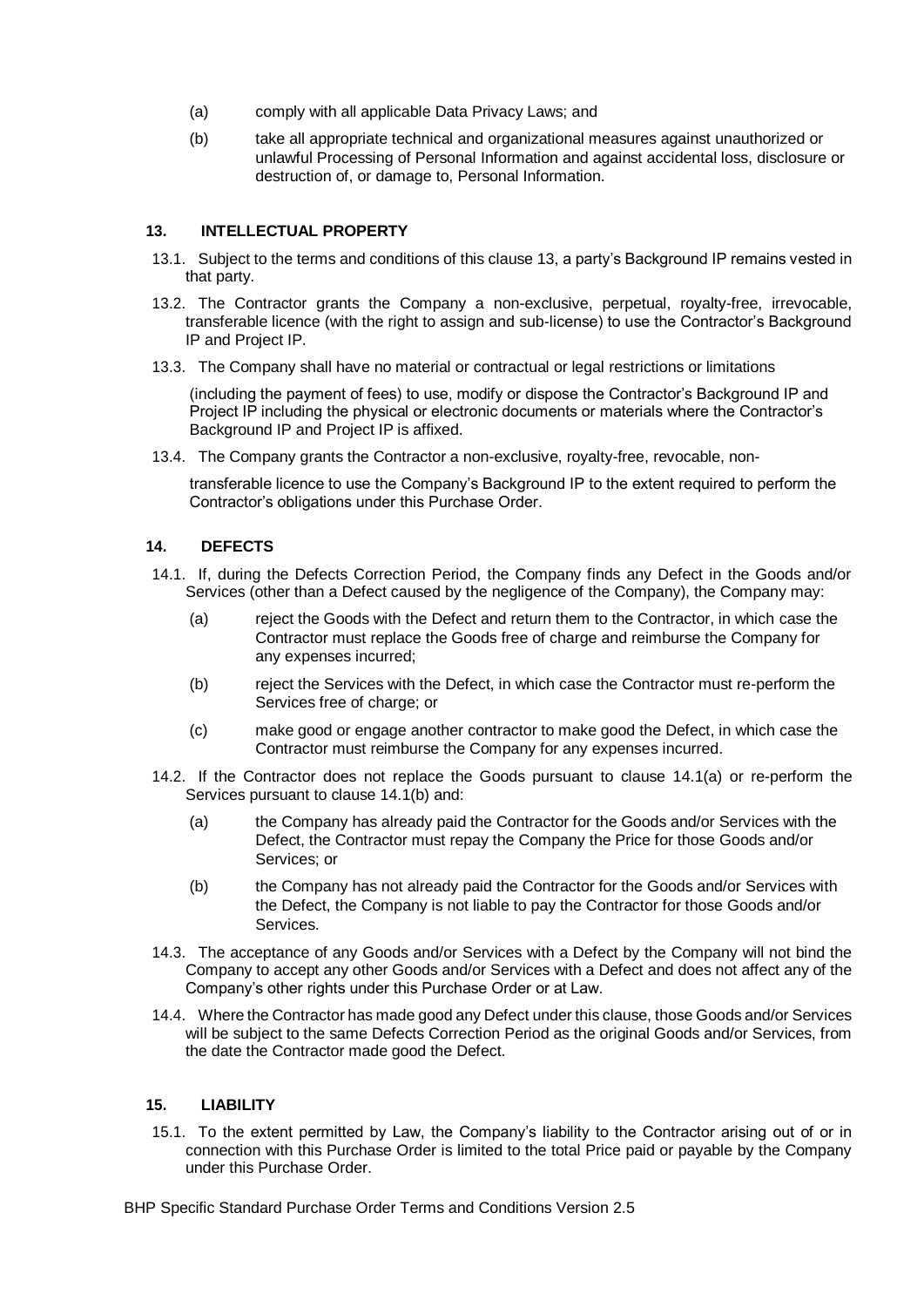# **16. ANTI-CORRUPTION OBLIGATIONS**

- 16.1. The Contractor represents, warrants and agrees that neither the Contractor, any of its related entities nor the Contractor's Personnel authorised, offered, promised or gave or will authorise, offer, promise or give anything of value to:
	- (a) any:
		- (i) individual who is employed by or acting on behalf of an Authority, government, government-controlled entity or public international organization;
		- (ii) political party, party official or candidate;
		- (iii) individual who holds or performs the duties of an appointment, office or position created by custom or convention; or
		- (iv) individual who holds himself out to be the authorized intermediary of any person specified in paragraphs (i), (ii) or (iii) above

(each, a "Government Official"), in order to influence official action relating to either, or both, the Company or this Purchase Order.

- (b) any person (whether or not a Government Official) to influence that person to act in breach of a duty of good faith, impartiality or trust ("acting improperly") in relation to either, or both, the Company or this Purchase Order, to reward the person for acting improperly or in circumstances where the recipient would be acting improperly by receiving the thing of value; or
- (c) any other person while knowing, or while he or she ought reasonably to have known, that all or any portion of the money or other thing of value that was authorized, offered, promised or given or will be offered, promised or given to:
	- (i) a Government Official in order to influence or reward official action relating to either, or both, the Company or this Purchase Order; or
	- (ii) any person in order to influence or reward such person for acting improperly.
- 16.2. The Contractor will comply with Law 20,393 (and its modifications) and in the event that it becomes aware of or suspects the execution of any of the crimes established in said regulation, the Contractor will notify it immediately through the Whistleblower Channel.
- 16.3. The Company may terminate this Purchase Order for default, if the Contractor breaches this clause 16 or any Applicable Anti-corruption Laws in performing its obligations under this Purchase Order. .

# **17. CONTRACTOR TO MAINTAIN BOOKS AND RECORDS**

- 17.1. The Contractor will keep and maintain accurate and reasonably detailed books and financial records in connection with its performance under, and payments made in connection with, this Purchase Order.
- 17.2. The Contractor will, upon request, permit the Company to audit and examine any books and financial records necessary for the verification of compliance with the Contractor's representations, warranties and undertakings under this Purchase Order.

## **18. ANTI-COMPETITIVE BEHAVIOR AND CONFLICT OF INTEREST**

18.1. Each party hereby warrants that, as at the date of this Purchase Order and on each subsequent occasion it performs obligations under this Purchase Order, it has not engaged in any Anticompetitive Behaviour in relation to the potential or actual terms and conditions of this Purchase Order, including the Price.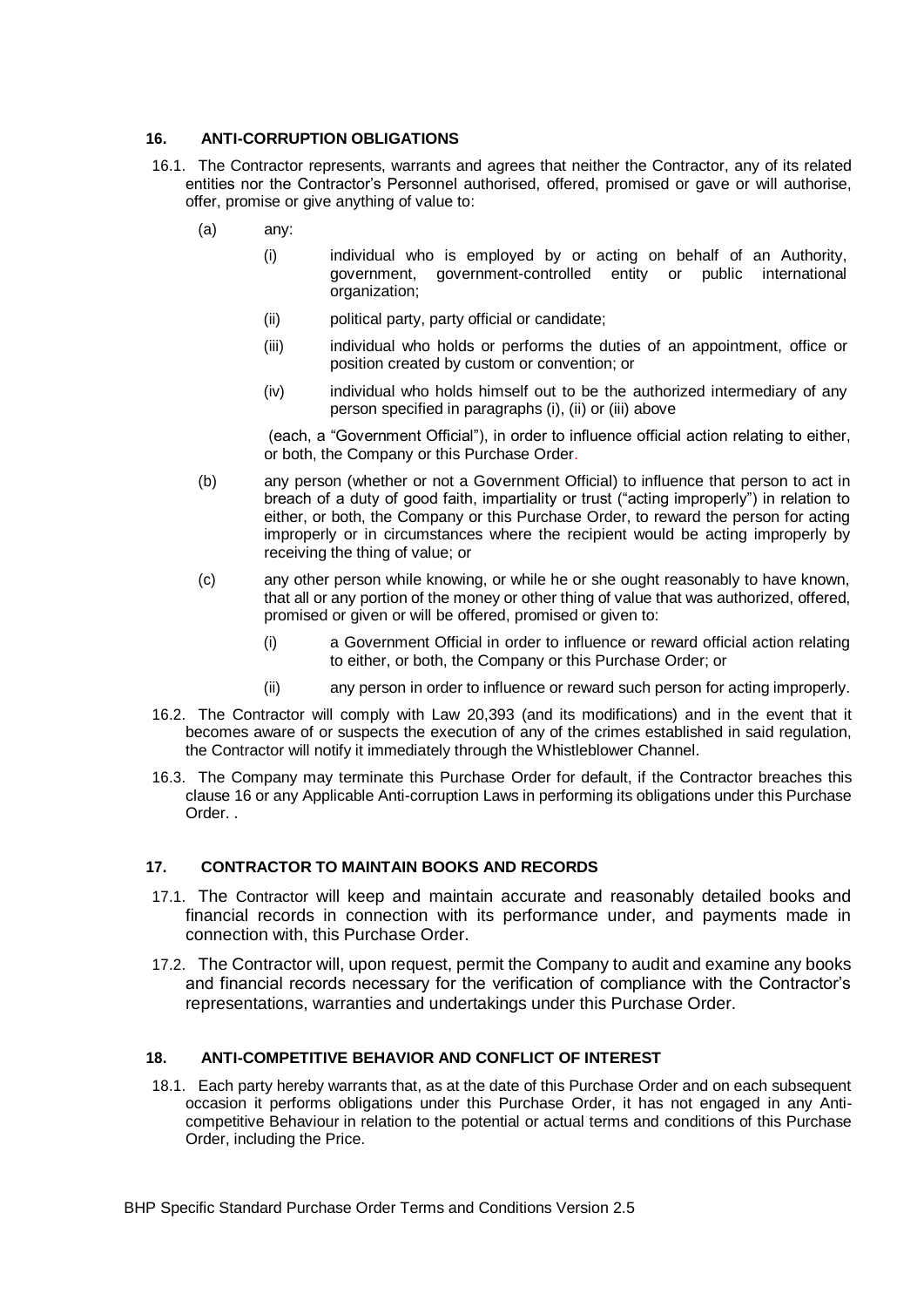## **19. TRADE CONTROLS**

- 19.1. Each party, in performing its obligations under this Purchase Order, shall comply with Applicable Trade Controls Laws and shall not be required to take any action, or refrain from taking any action, where doing so would be penalized by such laws.
- 19.2. The Contractor shall not, without the Company's prior written consent, supply to the Company any Goods and/or Services sourced in whole or in part from a Sanctioned Country or Territory; from Sanctioned Country or Territory entities, residents, or governmental entities; or from a Sanctioned Party.
- 19.3. Each Party represents and warrants that it:
	- (a) is not organized under the laws of, or ordinarily resident in, a Sanctioned Country or Territory;
	- (b) is not part of the government of a Sanctioned Country or Territory, or owned or controlled by the government of a Sanctioned Country or Territory; and
	- (c) is not a Sanctioned Party.
- 19.4. Upon request of the Company, Contractor will provide to Company the export/import jurisdiction and classification of items Contractor furnishes to the Company in connection with supplying the Goods, performing the Services, or otherwise.
- 19.5. Either party may immediately cancel or terminate this Purchase Order for default by notice in writing to the other party if the other party breaches any provision of this clause 19, other than subclause 19.4, in supplying the Goods, performing the Services, or otherwise performing its obligations under this Purchase Order.

# **20. LABOR AND PENSION OBLIGATIONS OF THE CONTRACTOR**

- 20.1. The workers of the Contractor and its Subcontractors who perform the Services will be and will maintain their character as workers of the Contractor or its Subcontractors, as appropriate, and there will be no relationship of subordination or dependency between the Company and the workers of the Contractor and its Subcontractors. The Contractor and its Subcontractors will be exclusively responsible for the payment and fulfillment of all labor and social security obligations that are required under the applicable Law with respect to their workers. The Contractor's Personnel will always be under the orders, supervision and control of the Contractor.
- 20.1. The Contractor assures the Company that all its workers and the workers of its Subcontractors that provide Services in relation to this Contract, will have, in relation to said Services, a monthly Base Salary of not less than \$ 500,000 gross. The Company shall have the right to demand that the Contractor and Subcontractor's workers prove that they only provide Services, exclusively, to the Company. The breach of this obligation by the Contractor and / or the Subcontractors will entitle the Company to terminate the Contract early in accordance with the provisions of clause 20.2 thereof.
- 20.2. The Contractor and its Subcontractors will grant the Company the certificates and other receipts required by the Company to demonstrate the compliance of the Contractor and its Subcontractors with their labor and social security obligations in relation to the workers involved in the work under this Contract (article 183 C of the Labor Code), whether they have been issued by the Chilean Labor Directorate (certificate F30-1) or by other competent authorities. The certificate must include a list of the workers who are being certified. In addition, without prejudice to other remedies stipulated by applicable Law or this Contract, the Company may require the Contractor, at the Company's sole discretion and at any time, to provide all the corresponding documents and information to ensure compliance by the Contractor and the its Subcontractors of the labor, social security and security obligations, with respect to the workers of both, to the extent permitted by Law.
- 20.3. In the event that the Contractor or its Subcontractors do not comply with all or some of their labor, social security or security obligations, in the sole judgment of the Company, or if they cannot prove compliance with such obligations through the documentation requested by the Company, or if any debt or claim is discovered in the certificates issued by the Chilean Labor Inspectorate, or if a claim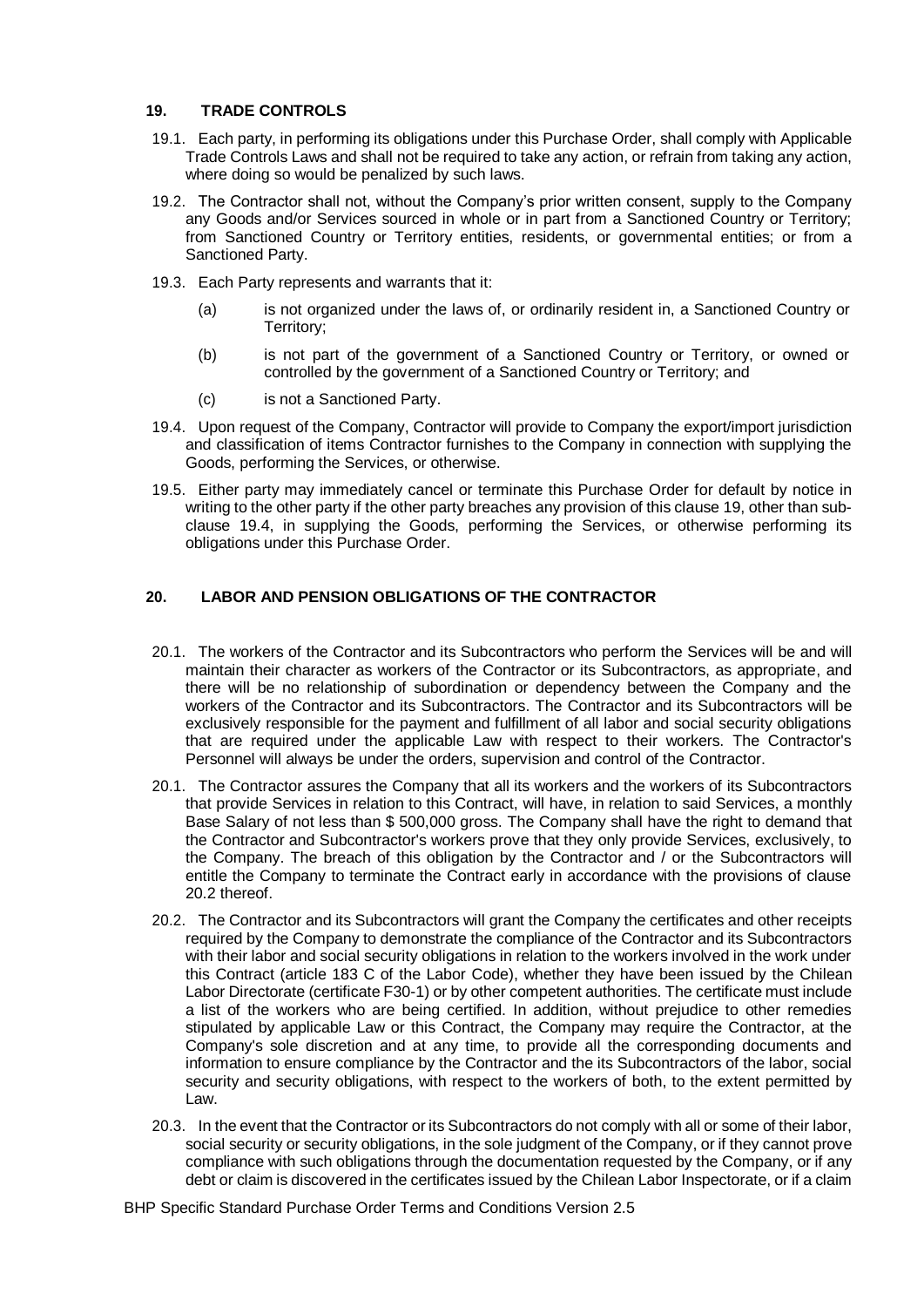and / or lawsuit is filed against the Company due to any possible subsidiary or joint liability, the Company will have the The right, but not the obligation, to take one or all of the following measures:

- a) withhold any amount of a payment owed to the Contractor until the fulfillment of all observations or obligations, without right to compensation or indemnification to the Contractor;
- b) withhold from any payment owed to the Contractor the amounts required to cover any subsidiary and joint liability under the applicable Law;
- c) pay with the amounts withheld or pay by subrogation the amounts owed to the corresponding Chilean workers, authorities or pension institutions;
- d) terminate the Contract in accordance with section 20.2
- 20.4. The Contractor shall ensure that the Company will not be responsible under the applicable Law for the breach of the Contractor or its Subcontractors of their labor, social security and safety obligations regarding the Contractor's Personnel and the Subcontractor, as the case may be, involved in the provision of the Services.
- 20.5. All payments incurred by the Company regarding any labor or pension obligation will give the right to subrogation in accordance with the applicable Law. The Company may offset the amounts paid under this clause 11A with any other amount owed by the Company under this Agreement or execute the Performance Bond to recover such amounts. In the event that such amounts are insufficient, the Contractor will reimburse the remainder to the Company within a reasonable period as determined by the Company

In the event that the Law requires the parties to translate this Purchase Order into any other language, then, to the extent permitted by Law, the Spanish version of this Purchase Order will be the one that will take precedence over any inconsistency or discrepancy of interpretation related to any other language. In the event of inconsistencies or discrepancies, the parties must modify the text in the other languages to eliminate said inconsistency or discrepancy.

## **21. LANGUAGE**

21.1. If by Law the parties are required to translate this Purchase Order into another language, then to the extent permitted by Law, the English language text of this Purchase Order will prevail over any inconsistencies or differences of interpretation with any other language. In the event of any such inconsistency or difference, the parties must amend the text in any other language to remove the inconsistency or difference.

## **22. GOVERNING LAW**

- 22.1. This Purchase Order and any dispute arising out of or in connection with it or its subject matter or formation (including non-contractual disputes) will be governed by, construed and take effect in accordance with the law in force in the Jurisdiction.
- 22.2. The Parties agree that the United Nations Convention on Contracts for the International Sale of Goods (adopted at Vienna on 10 April 1980) does not apply in any respect to this Purchase Order.

## **23. ARBITRATION**

- 23.1. Any dispute or controversy among the parties with respect to the application, interpretation, breach, duration, liability, validity, existence or execution of this Purchase Order, or for any other reason, shall be submitted to arbitration according to the Rules of Arbitration Procedure of the Santiago Arbitration and Mediation Centre in effect. The arbitrator will be a mixed arbitrator (at-law with regard to the substance and as ex aequo et bono with regard to the procedure) and no remedies or appeals shall proceed against the arbitral award, but the *recurso de queja* and the *recurso de casación en la forma* based on incompetence or ultra or extra petita.
- 23.2. The parties hereby confer an irrevocable special power of attorney upon the Santiago Chamber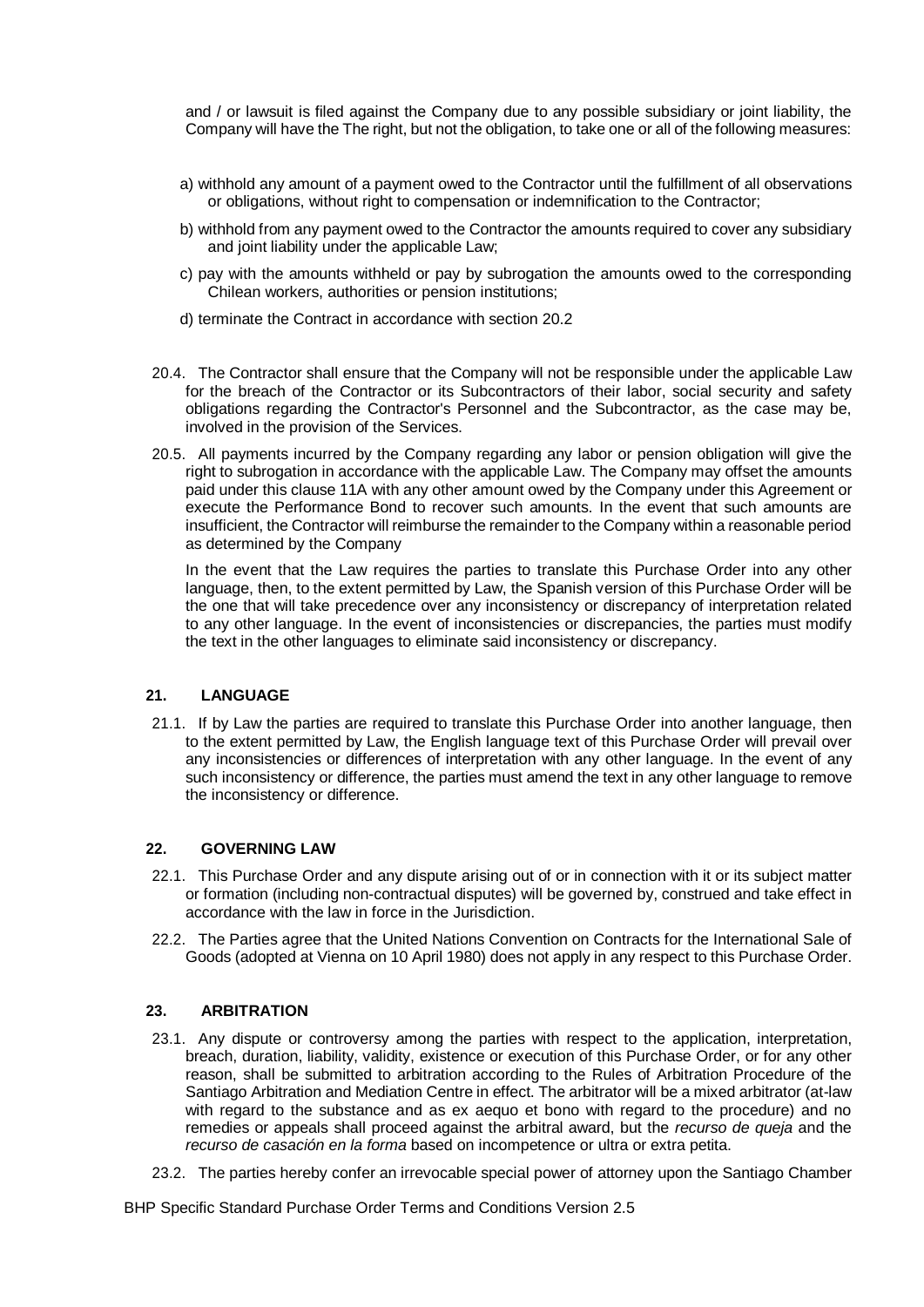of Commerce A.G. in order to, at the written request of any of them, appoint a mixed arbitrator among the members of the arbitration list of the Santiago Arbitration and Mediation Centre. Prior to the designation of the arbitrator by the Chamber, each party may veto three (3) members from the arbitration list without any justification.

- 23.3. The arbitrators are especially empowered to resolve any matter relating to their competence and/or jurisdiction.
- 23.4. The arbitration will be in Santiago, Chile, and conducted in Spanish language.
- 23.5. The initiation of arbitration under this clause 22 will not suspend the delivery of the Goods and/or the performance of the Services under this Purchase Order.
- 23.6. This clause will survive the termination or expiration of this Purchase Order.

#### **24. DEFINITIONS**

In this Purchase Order (unless the context otherwise requires):

**Anti-competitive Behaviour** means any communication (by any means, whether electronic, written, verbal or otherwise), agreement (by any means, whether formal, informal, contractual, non-contractual, written or verbal) or other form of coordination or cooperation with any competitor (whether past, present or potential) that is unlawful or otherwise restricted or prohibited under applicable competition Laws.

**Applicable Anti-corruption Laws** means any anti-corruption Laws that are applicable to either the Company, the Contractor or this Purchase Order, including the US Foreign Corrupt Practices Act and the UK Bribery Act.

**Applicable Trade Controls Laws** means any sanctions or export control laws, regulations, orders, directives, designations, licenses, or decisions imposed by Australia, the United States, the United Kingdom, the EU, any EU Member States, Switzerland, or any other country with jurisdiction over any transactions entered into in connection with this Purchase Order.

**Authority** means any national, state, provincial, regional, territorial, local or municipal government, ministry, governmental department, commission, board, bureau, agency, instrumentality, executive, legislative, judicial or administrative body.

**Background IP** means any intellectual property owned or licensed by a party which that party makes available, contributes, brings to or uses in connection with this Purchase Order.

**Business Day** means a day that is not a Saturday, Sunday, a public holiday at the Site, nor 27, 28, 29, 30 or 31 December.

**Whistleblower channel** means the service designed to facilitate the resolution of concerns and matters related to the Company's commercial conduct, enabled through the following link: [www.BHPBbusinessconduct.ethicspoint.com.](http://www.bhpbbusinessconduct.ethicspoint.com/)

**Company** means the entity named as such in this Purchase Order.

**Confidential Information** means the terms of this Purchase Order and the Company's information made available to the Contractor at any time in connection with this Purchase and the Goods and/or the Services, together with any information that concerns the business, operations, finances, plans, customers or suppliers of the Company (or the Company's related entities) and any information that is by its nature confidential or which the other party knows or ought to know is confidential, disclosed to or acquired by the Contractor (including any information that is derived from such information), but does not include information which:

- (a) is or becomes public knowledge other than by a breach of this Purchase Order;
- (b) is in the Contractor's possession without restriction in relation to disclosure on or before the date on which it is disclosed to or acquired by the Contractor; or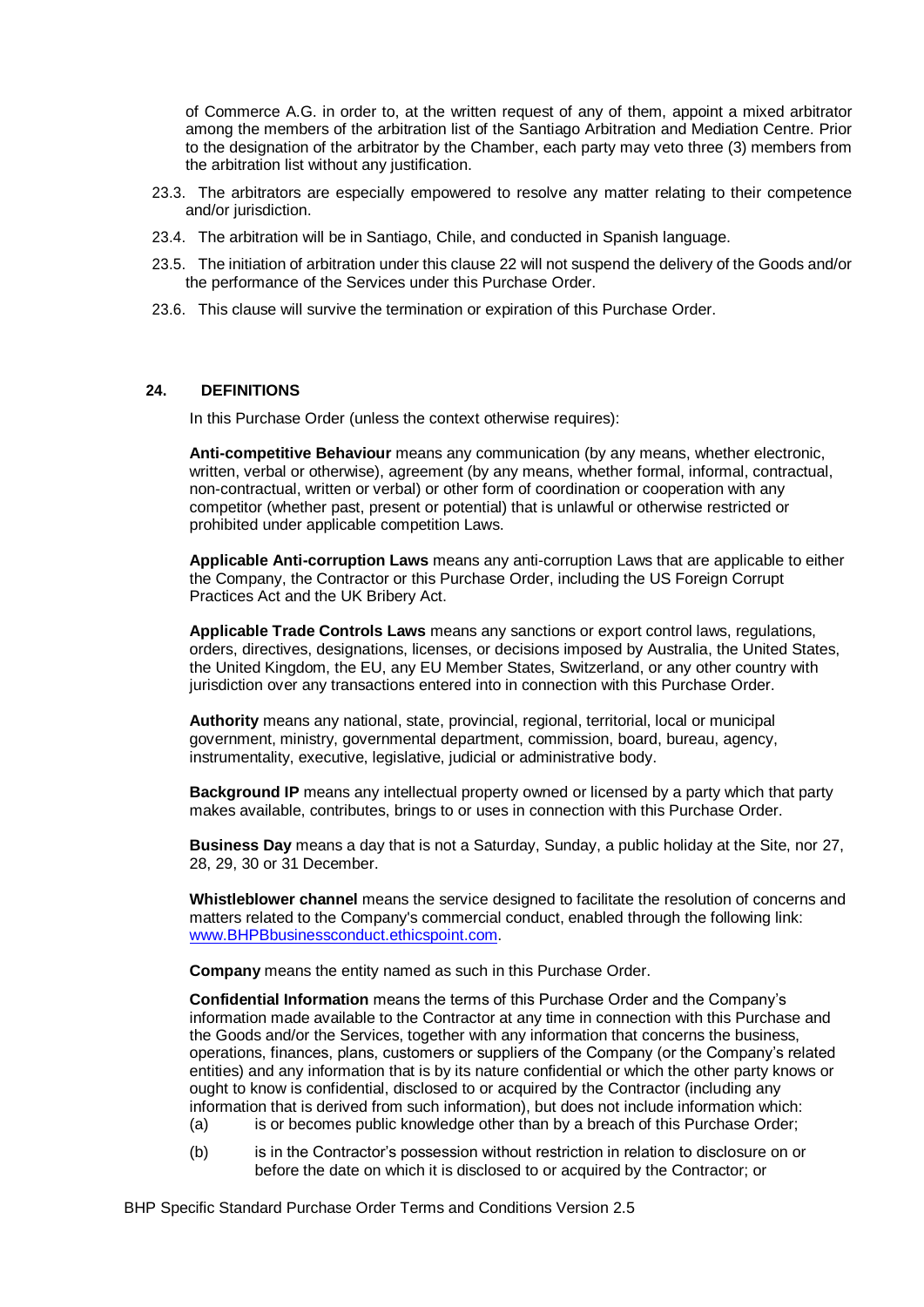(c) has been independently developed by the Contractor or acquired from a source which was not subject to a duty of confidentiality to the Company.

**Consumption Tax** means value-added Tax, sales Tax, goods and services Tax or any Tax analogous thereto, but excludes any statutory late payment interest or penalties.

**Contractor** means the party or parties named as such in this Purchase Order.

**Contractor Reference Document** means a delivery document, dispatch note, time sheet, claim form or such other document which evidences the delivery of the Goods and/or the performance of the Services.

**Data Privacy Laws** means all laws now or in the future relating to data protection, privacy and information security, including all applicable international, regional, federal, or national data protection laws, regulations and regulatory guidance.

**Defect** means any aspect of the Goods and/or Services not in accordance with this Purchase Order, or any damage, deficiency, fault or inadequacy in design, performance, workmanship, quality or makeup of the Goods and/or Services.

**Defects Correction Period** means the period of 24 months from the date of delivery of the Goods and/or 12 months from the date on which a Service is last performed.

**Delivery Date** means the delivery date specified on the Purchase Order.

**Delivery Point** means the place for delivery of the Goods specified on this Purchase Order.

**Delivery Conditions** means those conditions and procedures for the delivery of the Goods established in the Annex "Delivery Conditions", enabled through the following link: https://www.bhp.com/info/supplying-to-bhp. Section BHP Purchase Order Terms and Conditions.

**E-Marketplace Platform** means that virtual platform operated through the internet and defined by the Company, through which all documents related to the Purchase Order are communicated (including the requirements for quotes, modifications or confirmations of the Purchase Order, among other).

**Goods** means the goods, if any, specified as such in this Purchase Order (including any part of the goods specified).

**Invoice** means an invoice submitted by the Contractor in accordance with clause 6.1.

**Jurisdiction** means the jurisdiction of Chile.

**Law** means all legislation including regulations, bylaws, orders, awards and proclamations with which a party is legally required to comply, together with all Authority requirements, guidelines, consents, certificates, licences, permits and approvals (including conditions in respect of those consents, certificates, licences, permits and approvals) with which a party is legally required to comply.

**Personal Information** means information and data which relates to a living individual who can be identified from that information or from that information in combination with other information reasonably likely to come into the possession of the same party, whether the information is recorded in a material form or not.

**Personnel** means directors, officers, employees, agents, contractors, subcontractors or any other entity that forms part of that person's supply chain, but a reference to the Company's Personnel excludes the Contractor.

**Price** means the price or rates specified as such in this Purchase Order.